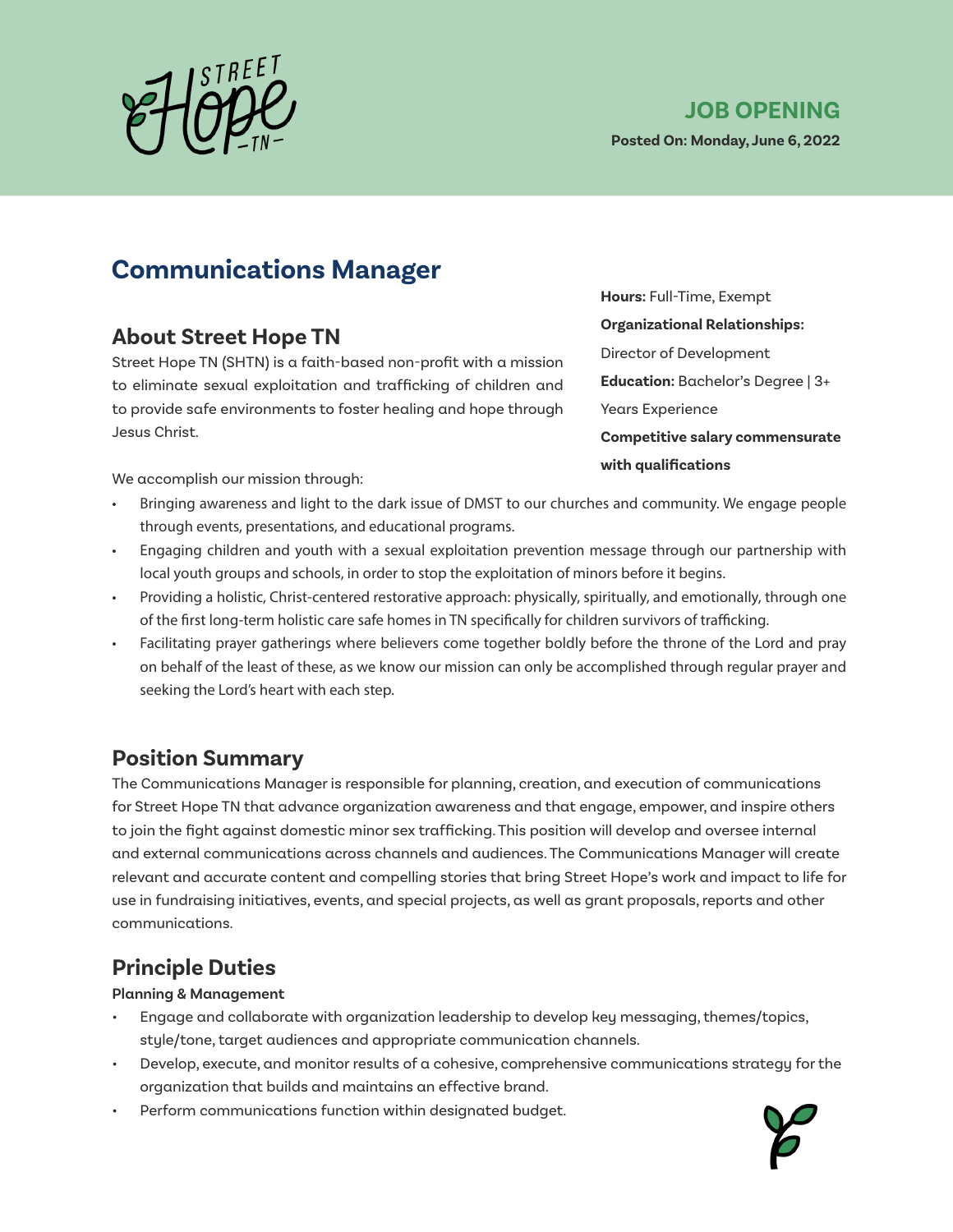

## **JOB OPENING**

**Posted On: Monday, June 6, 2022**

## **Communications Manager**

- Identify need for, and manage work of, outside resources for special project requirements.
- Track analytics and create reports detailing successes and failures of communications campaigns.
- Maintain digital media archives including photos and videos.

#### **Brand**

- Ensure that all communications and marketing material align with brand standards.
- Prepare compelling stories and communications to generate interest and advance perception of the organization.
- Gather regular program updates and participant stories, photos and videos (as appropriate) to promote storytelling through a variety of channels including website, email, social media, and print media.
- Develop written content/copy for a variety of fundraising campaigns, events, audiences and channels.

#### **Social Media & Website**

- Manage communications and branding in various online and print platforms such as Instagram, Facebook, LinkedIn, Newsletters, Annual Appeals, etc.
- Oversee the development and maintenance of the organization's website including ease of navigation, clarity of information and ensure that all content is current and relevant.
- Design and implement a dynamic social media content calendar and engagement strategy.
- Develop, write, and edit marketing and communications materials, including press releases, blog posts and social media content.

#### **Graphics & Video**

- Identify, create and/or oversee the creation of compelling images, graphics, video and other content to support powerful message delivery.
- Oversee all videography projects including writing scripts and production.

#### **Donor Experience**

- Collaborate with the Development Team on creating donor materials, campaigns, and funding efforts.
- Create and manage external communications to donors, partners, participants and other key audiences via social media, emails, and electronic newsletters as well as print media.

#### **Media / Public Relations**

- Cultivate and maintain a network of positive media relationships.
- Arrange for appropriate staff person to represent the organization at events and press conferences and be that person when required.
- Compose and arrange placement of stories and press releases in appropriate media.

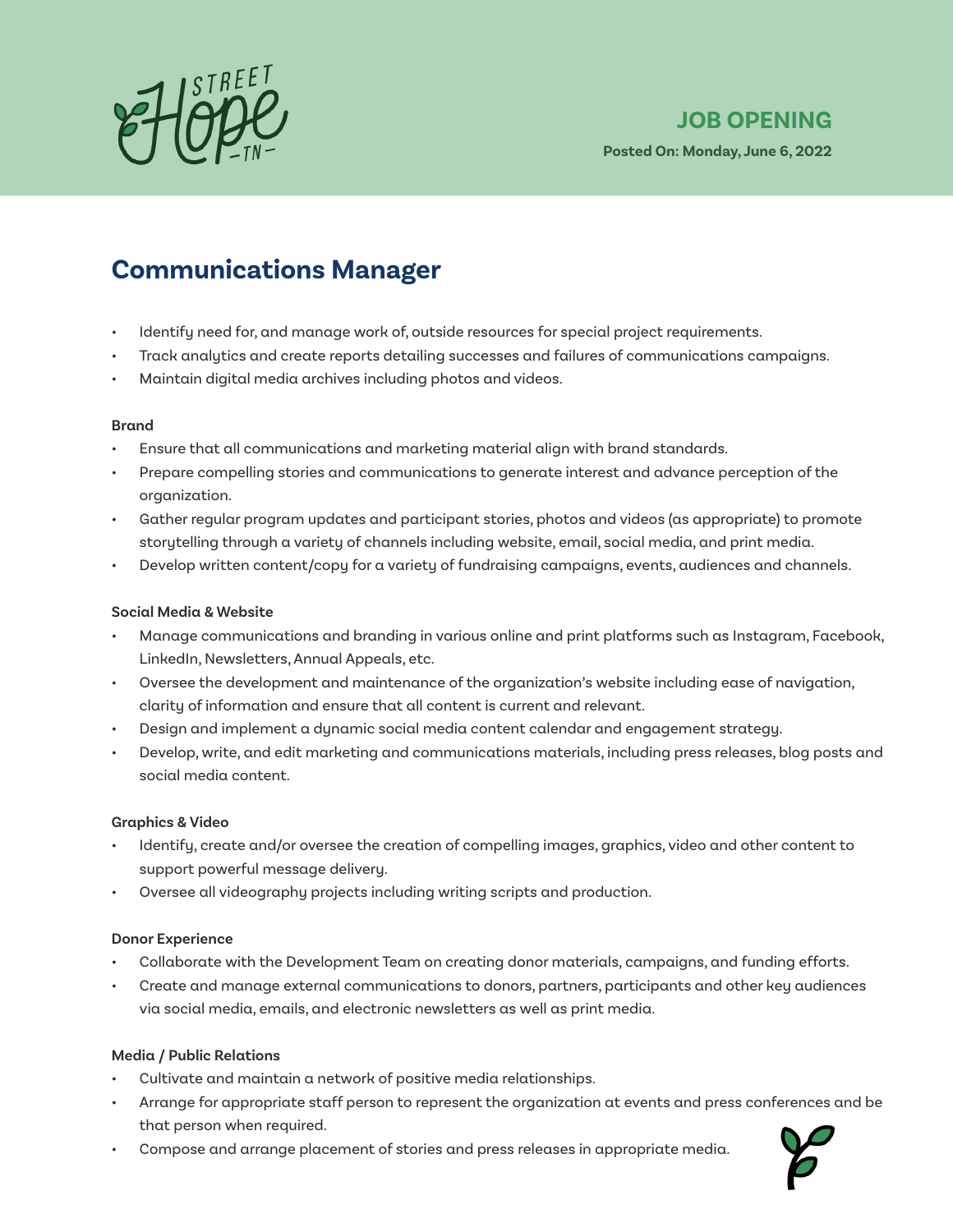

**Posted On: Monday, June 6, 2022**

# **Communications Manager**

• Identify, write, and edit a broad range of executive-level communications for external audiences, including speeches, talking points, letters, newsletters, and donor communications. other key audiences via social media, emails, and electronic newsletters as well as print media.

#### **Events**

• Work with event teams providing creative input including branding, communications, materials, and overall event support.

#### **Grant & Internal Support**

- Provide support for grant applications, as needed.
- Participate in the preparation of the organization's annual report, providing vision for graphics, clarity, and distribution.
- Research industry and market trends and identify original and compelling themes and storylines to incorporate into communications.
- Develop, distribute, and oversee policies to enhance the efficiency of communications and to further develop the building and maintaining of a positive and effective brand.
- Create and maintain internal communications protocols and initiatives that will foster employee morale.
- Provide communications support for special projects and initiatives.
- Perform other related duties as assigned.

### **Qualifications**

- Strong project management skills.
- Excellent verbal and written communication skills.
- Ability to work independently, lead creative teams, and meet deadlines, while managing multiple projects.
- Ability to thrive in a fast-paced, changing environment.
- Organized with attention to detail.
- Ability to offer sound media relations advice to executive leadership.
- Excellent self-motivation and organizational abilities.
- Excellent interpersonal skills.
- Ability to work with the board of directors, executive leadership, employees, media, and the larger community.
- Ability to coordinate efforts of various teams to present a coherent message.